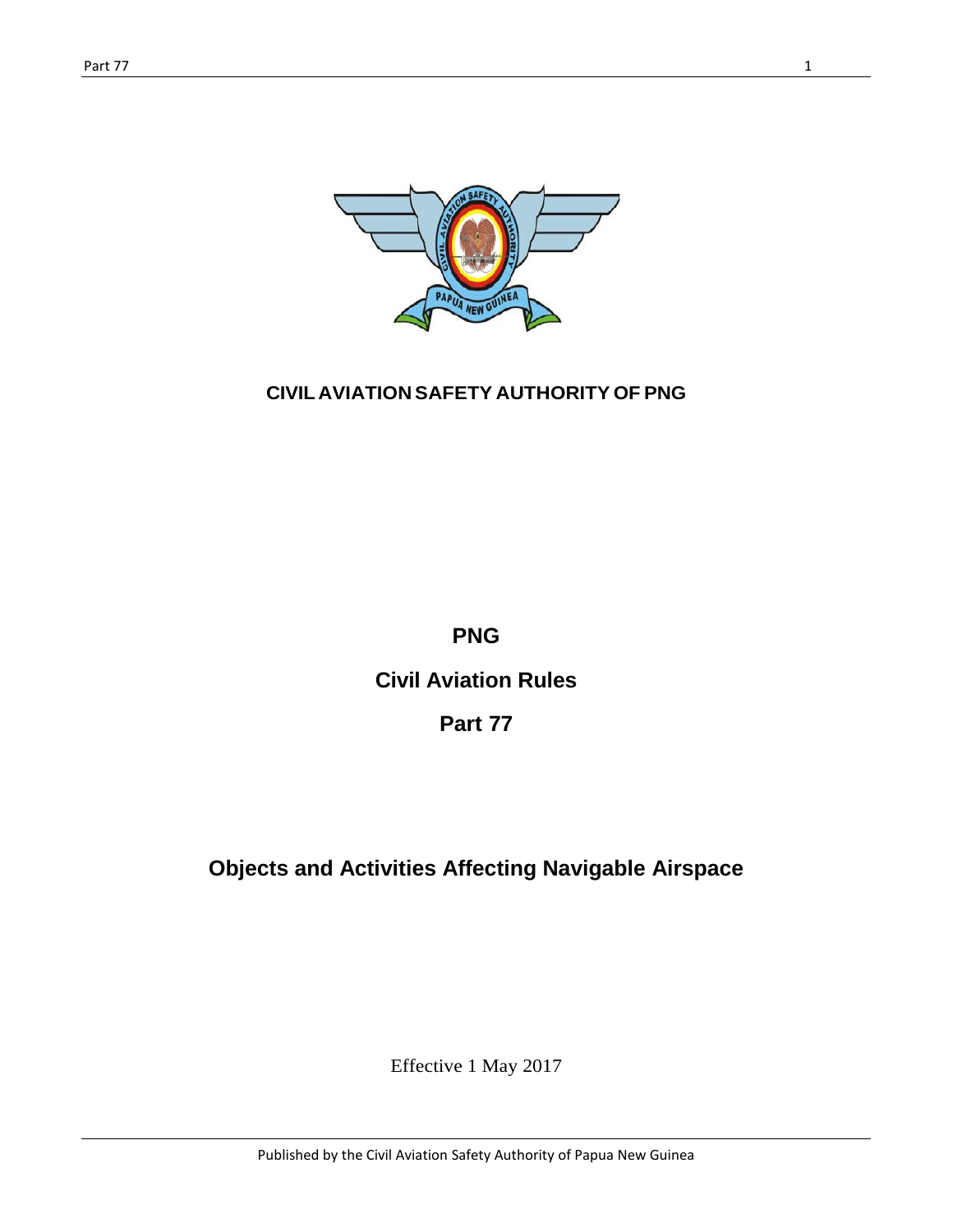## **DESCRIPTION**

Part 77 prescribes rules for persons within the territorial limits of Papua New Guinea, proposing to construct or alter a structure that could constitute a hazard in navigable airspace; or the use of a structure, lights, weapons, or pyrotechnics, that could constitute a hazard in navigable airspace.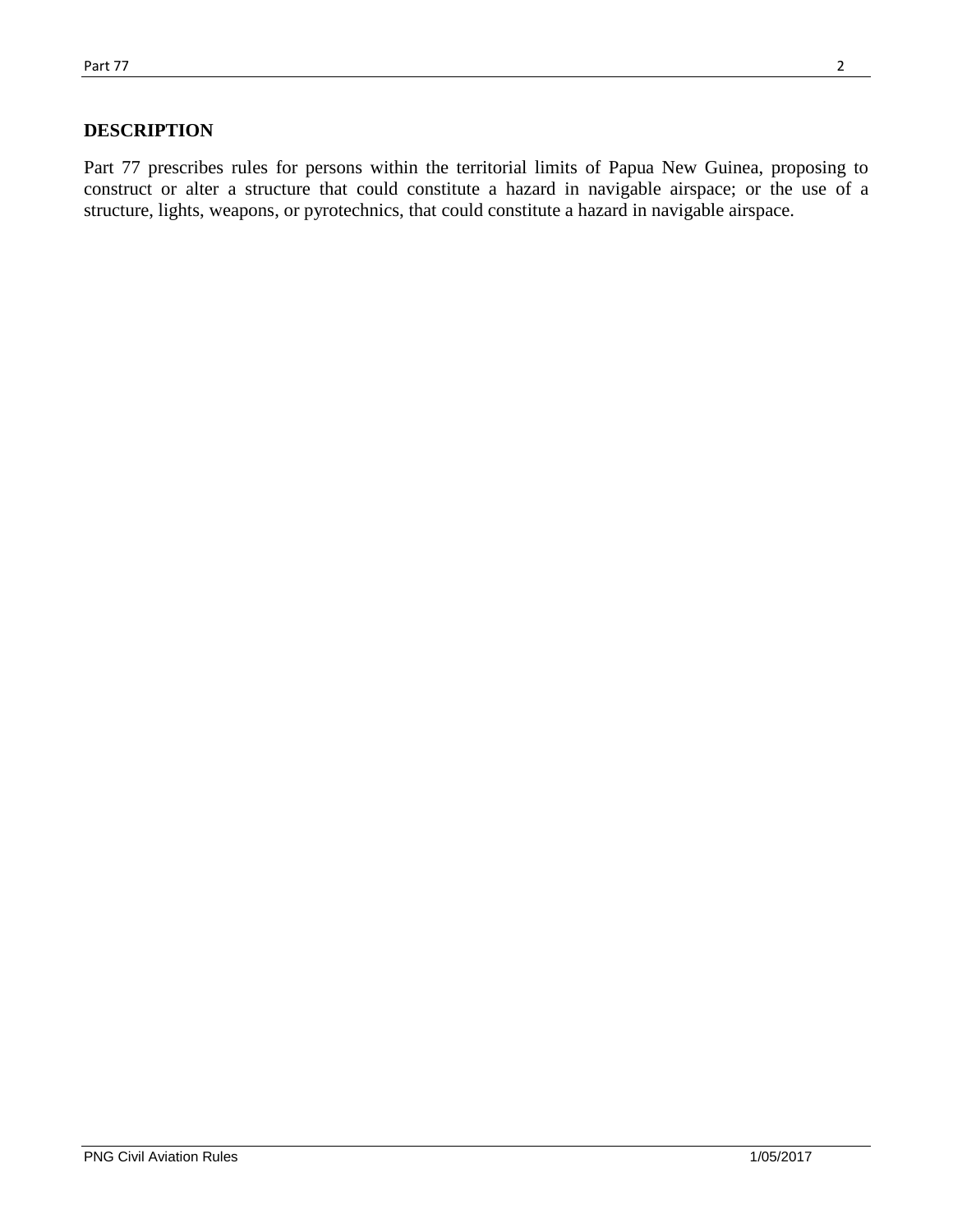### **Bulletin**

This Part first came into force on 1 January 2004 and now incorporates the following amendments:

| Amendment   | <b>Effective Date</b> |
|-------------|-----------------------|
| Amendment 1 | 1 May 2017            |
|             |                       |

**Summary of amendments:**

Amendment 1: (Docket CAR/17/77/17)

> Rule 77.5 – Revised and new text inserted Rule 77.7 – Revised and new text inserted Rule 77.9 – Revised and new text inserted Rule 77.11 – Revised and new text inserted Rule 77.13 – Revised and new text inserted Rule 77.15 – Revised and new text inserted Rule 77.19 – Revised and new text inserted Rule 77.25 – Revised and new text inserted Appendix A –"Obstacle Limitation' amended to "obstacle notification" and Figure A.1 - "Aerodrome obstacle limitation surfaces" amended to "Aerodrome Notification Requirements"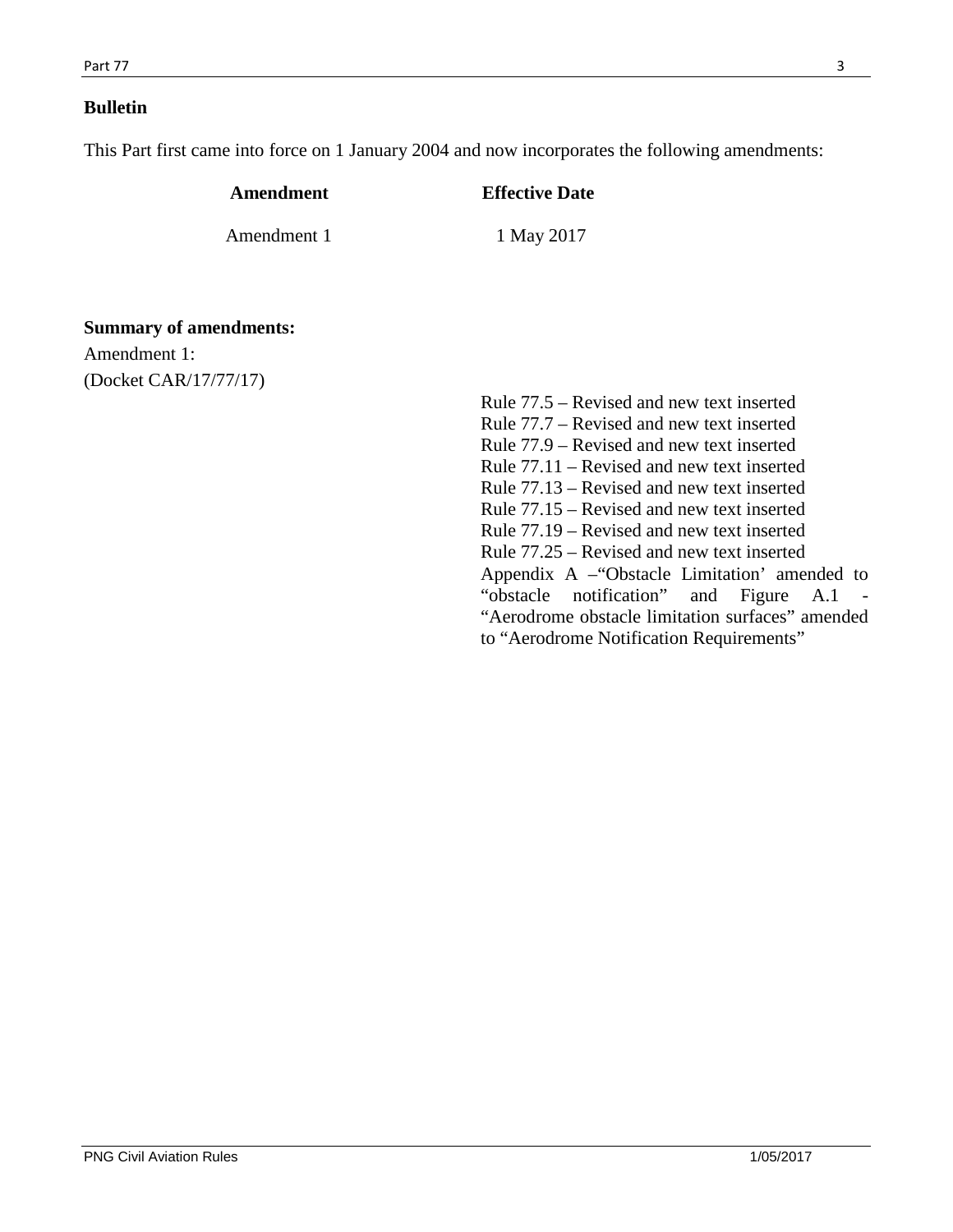# **Schedule of Rules**

| 77.1        |  |  |  |
|-------------|--|--|--|
| 77.3        |  |  |  |
| 77.5        |  |  |  |
| 77.7        |  |  |  |
| 77.9        |  |  |  |
| 77.11       |  |  |  |
| 77.13       |  |  |  |
| 77.15       |  |  |  |
| 77.17       |  |  |  |
| 77.19       |  |  |  |
| 77.21       |  |  |  |
| 77.23       |  |  |  |
| 77.25       |  |  |  |
| 77.27       |  |  |  |
| 77.29       |  |  |  |
|             |  |  |  |
|             |  |  |  |
|             |  |  |  |
| B.2         |  |  |  |
| <b>B.3</b>  |  |  |  |
| B.4         |  |  |  |
| B.5         |  |  |  |
| <b>B.6</b>  |  |  |  |
| B.7         |  |  |  |
| B.8         |  |  |  |
|             |  |  |  |
| B.10        |  |  |  |
| <b>B.11</b> |  |  |  |
|             |  |  |  |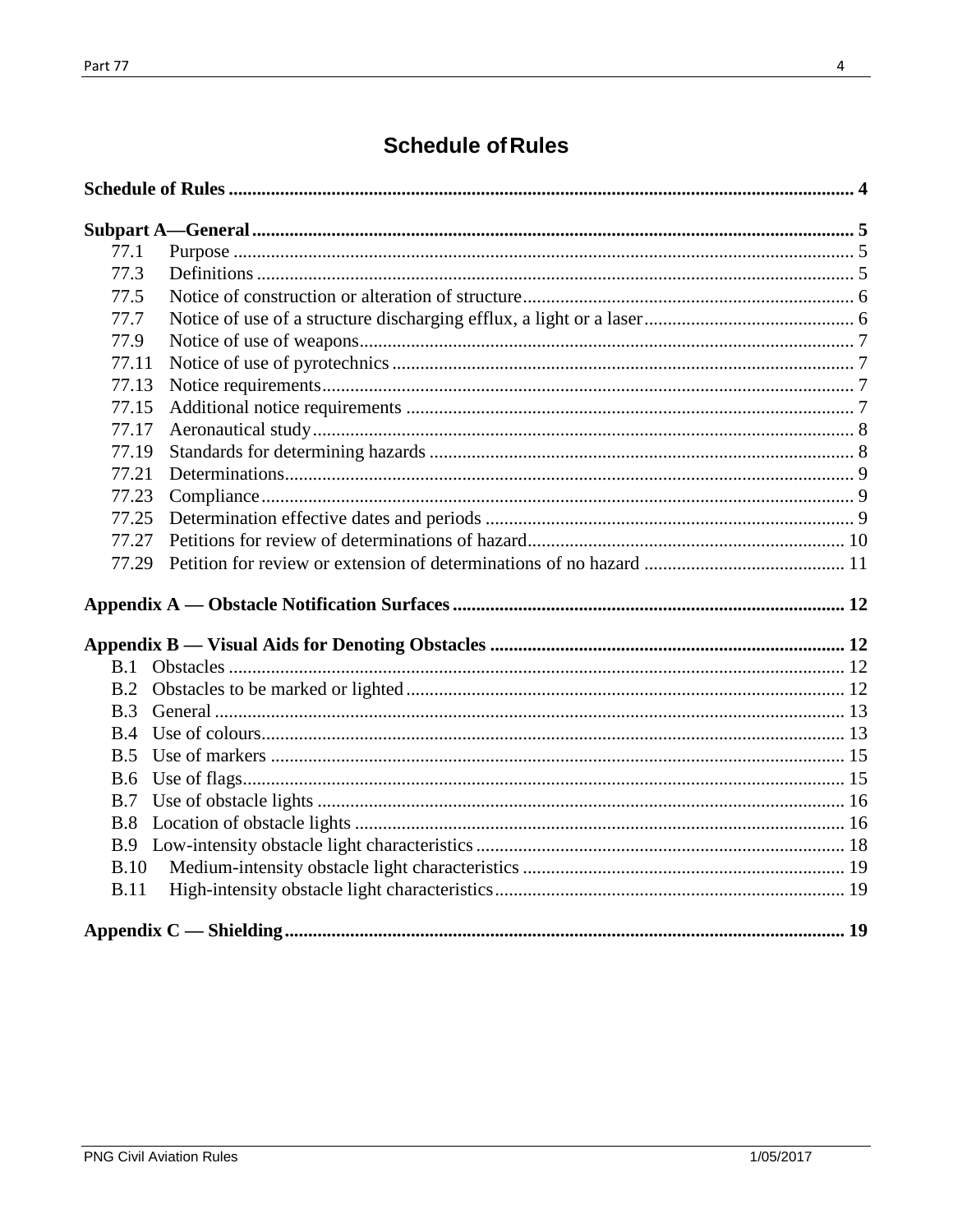# <span id="page-4-0"></span>**Subpart A—General**

#### <span id="page-4-1"></span>**77.1 Purpose**

- (a) Subject to paragraph (b), this Part prescribes rules for persons within the territorial limits of Papua New Guinea, including the Papua New Guinea Defence Force, proposing—
	- (1) to construct or alter a structure that could constitute a hazard in navigable airspace; or
	- (2) the use of a structure, lights, weapons, or pyrotechnics, that could constitute a hazard in navigable airspace.
- (b) This Part shall not apply to—
	- (1) any member of the Papua New Guinea Defence Force or any aircraft operated by the Papua New Guinea Defence Force acting in connection with—
		- (i) any war or other like emergency; or
		- (ii) the defence of Papua New Guinea and other Papua New Guinea interests; or
		- (iii) aid to the civil power in time of emergency; or
		- (iv) the provision of any public service; or
		- (v) any operation performed within a restricted, danger, or military operational area designated under Part 73 for military purposes; and
	- (2) activities to which Part 101 applies.

## <span id="page-4-2"></span>**77.3 Definitions**

In this Part—

**Aerodrome** means an aerodrome that is promulgated in the current Papua New Guinea Aeronautical Information Publication (AIP)

**Ground level at its site** means the highest ground within a 600 m radius of the site:

**High power transmitter** means a transmitter that operates at a frequency above 30 megahertz and with an effective radiated power above 10 kilowatts:

**ICAO document 8168–OPS/611** means the procedures for air navigation services and aircraft operations, approved and published by decision of the Council of the International Civil Aviation Organisation:

**Navigable airspace** means airspace at or above the minimum flight altitudes prescribed by or under the Civil Aviation Rules, including all legitimate low level operations but not including restricted, danger, and military operations areas activated for use by the Papua New Guinea Defence Force:

**Obstacle limitation surface** means airspace defined around an aerodrome that enables operations at the aerodrome to be conducted safely and that prevents the aerodrome from becoming unusable because of the growth of obstacles around the aerodrome: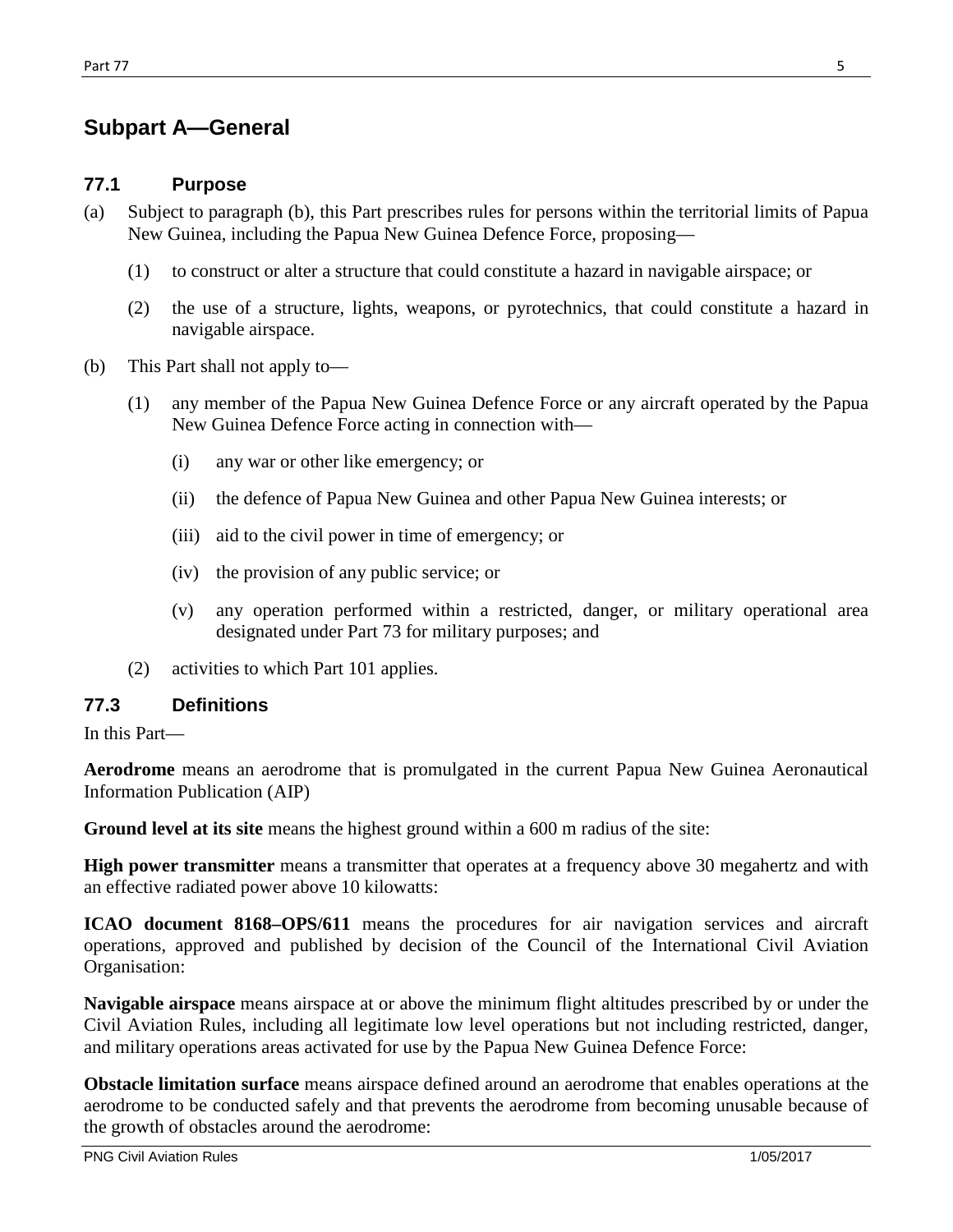### <span id="page-5-0"></span>**77.5 Notice of construction or alteration of structure**

A person proposing to construct or alter a structure must notify the Director of the proposal in accordance with rule 77.13 if the structure—

- (1) extends more than 60m in height above the ground level at its site; or
- (2) exceeds the general tree height by 18m and is located in an area of low level aerial activity or other low flying activity, or in a low flying zone or low level route as prescribed under Part 71; or
- (3) is located below the approach or take-off surfaces of an aerodrome as outlined in figures A.1 and A.2 of Appendix A, and extends to a height greater than a surface, outlined in Appendix A, extending outward and upward at 1 of the following:
	- (i) a slope of 1:83 from the fan origin of the takeoff surface of a runway where the runway is used or intened to be used by aircraft with a MCTOW above 5700kg:
	- (ii) a slope of 1:50 from the fan origin of the takeoff surface of a runway where the runway is used or intended to be used by aircraft with a MCTOW at or below 5700kg:
	- (iii) a slope of 1:25 from the nearest point of the safety area of a heliport; or
- (4) penetrates the conical, inner horizontal, or transitional side surface of an aerodrome as—
	- (i) outlined in figure A.1 of Appendix A; or
	- (ii) specified in Part 139; or

#### <span id="page-5-1"></span>**77.7 Notice of use of a structure discharging efflux, a light or a laser**

- (a) A person proposing to use a structure must notify the Director of the proposal in accordance with rule 77.13 if —
	- (1) the structure may discharge efflux at a velocity in excess of 4.3 m per second through an obstacle limitation surfaces of an aerodrome; or
	- (2) the structure may discharge efflux at a velocity in excess of 4.3 m per second higher than 60 m above ground level.
- (b) A person proposing to operate a light or laser must notify the Director in accordance with rule 77.13 if—
	- (1) because of its glare or affect on a pilot's vision, the light or laser is liable to endanger aircraft; or
	- (2) it is likely to endanger aircraft by being mistaken for—
		- (i) a light or part of a system of lights established or approved for display at or near an aerodrome ; or
		- (ii) a light marking a hazard in navigable airspace.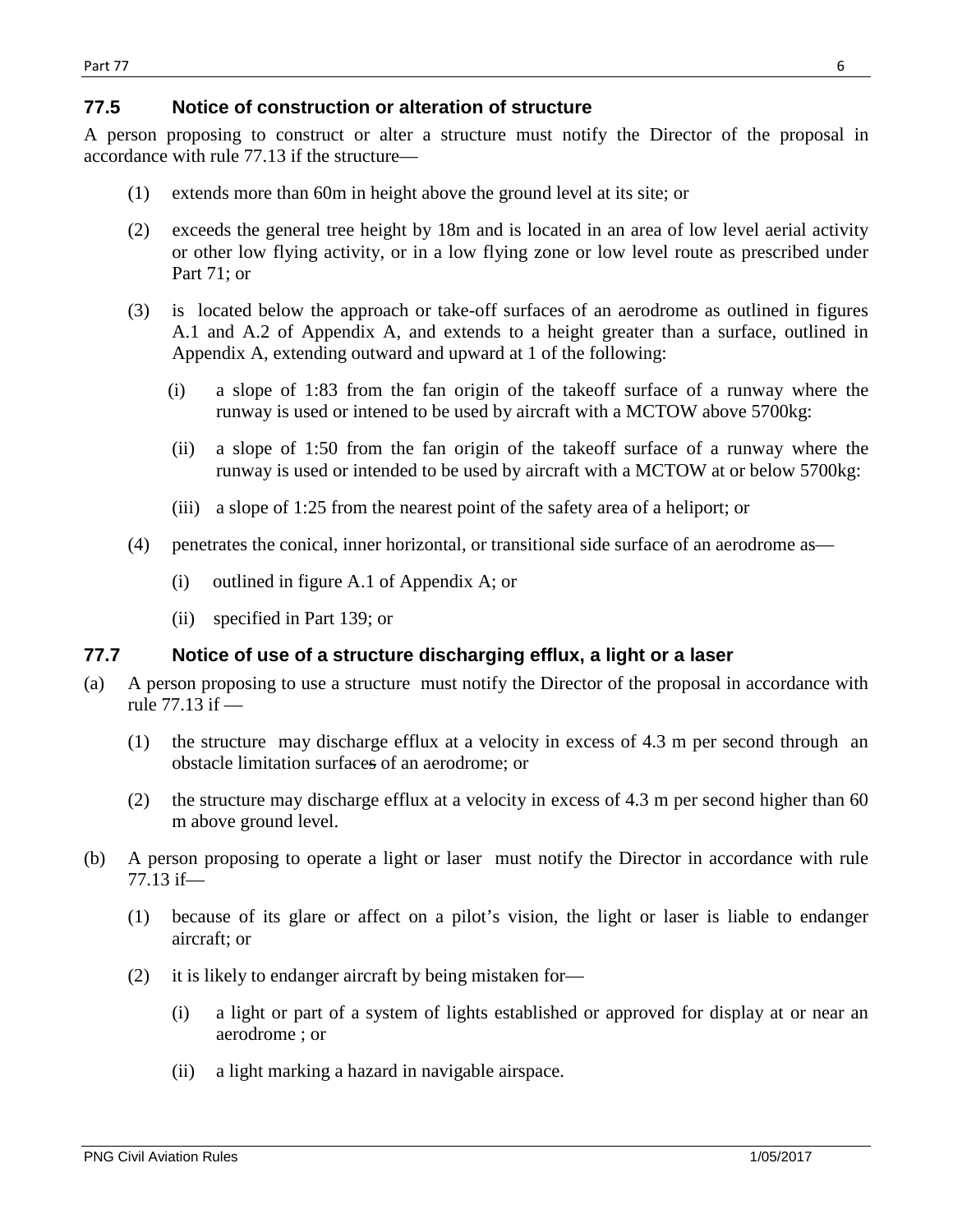## <span id="page-6-0"></span>**77.9 Notice of use of weapons**

A person, or a person representing an organisation, must notify the Director in accordance with rule 77.13 if the person or organisation proposes to use a weapon that fires or launches a projectile that has a trajectory higher than—

- (a) 45 m if within 4 km of an aerodrome boundary; or
- (b) 120 m if more than 4 km from an aerodrome boundary.

# <span id="page-6-1"></span>**77.11 Notice of use of pyrotechnics**

A person must notify the Director in accordance with rule 77.13 if the person proposes to stage a pyrotechnics display that involves the firing or launching of a projectile that has a trajectory higher than-

- (a) 45 m if within 4 km of an aerodrome boundary; or
- (b) 120 m if more than 4 km from an aerodrome boundary.

# <span id="page-6-2"></span>**77.13 Notice requirements**

(a) Subject to paragraph (b) and (c), a person required to notify the Director under rules 77.5, 77.7, 77.9, or 77.11 must complete form CA 077/01 and submit it to the Director at least —

- (1) 90 days before the proposed date of commencement of construction, or alteration, under rule 77.5; or
- (2) 5 working days before the proposed date of use under rules 77.7, 77.9, or 77.11.

(b) In the case of an emergency involving essential public services, public health, or public safety, that requires immediate construction or alteration of a structure, or use of a structure, lights, lasers, weapons, or pyrotechnics—

- (1) the notice requirements in paragraph (a) shall not apply; and
- (2) the person responsible for the construction, alteration, or use must complete form CA 077/01 and submit it to the Director within 5 days after construction, alteration, or use.

(c) A person proposing to use a light, laser, weapon, or pyrotechnics, in a control zone or air traffic zone prescribed under Part 71 during times when the appropriate ATS is on watch-

- (1) is not required to provide notice under paragraph (a); and
- (2) must not use the light, laser, weapon, or pyrotechnic in the control zone without prior authorisation from the ATC unit responsible for that airspace which must be given at least 5 working days before the commencement of the use.

# <span id="page-6-3"></span>**77.15 Additional notice requirements**

(a) A person who is required to notify the Director under rules 77.5 and 77.7 must, if required by the Director, notify the Director in writing of the actual commencement date of the construction, alteration, or use, as applicable.

(b) A person who is required to notify the Director under rule 77.5 regarding the construction or alteration of a structure must notify the Director in writing within 5 days when the structure has reached its greatest height.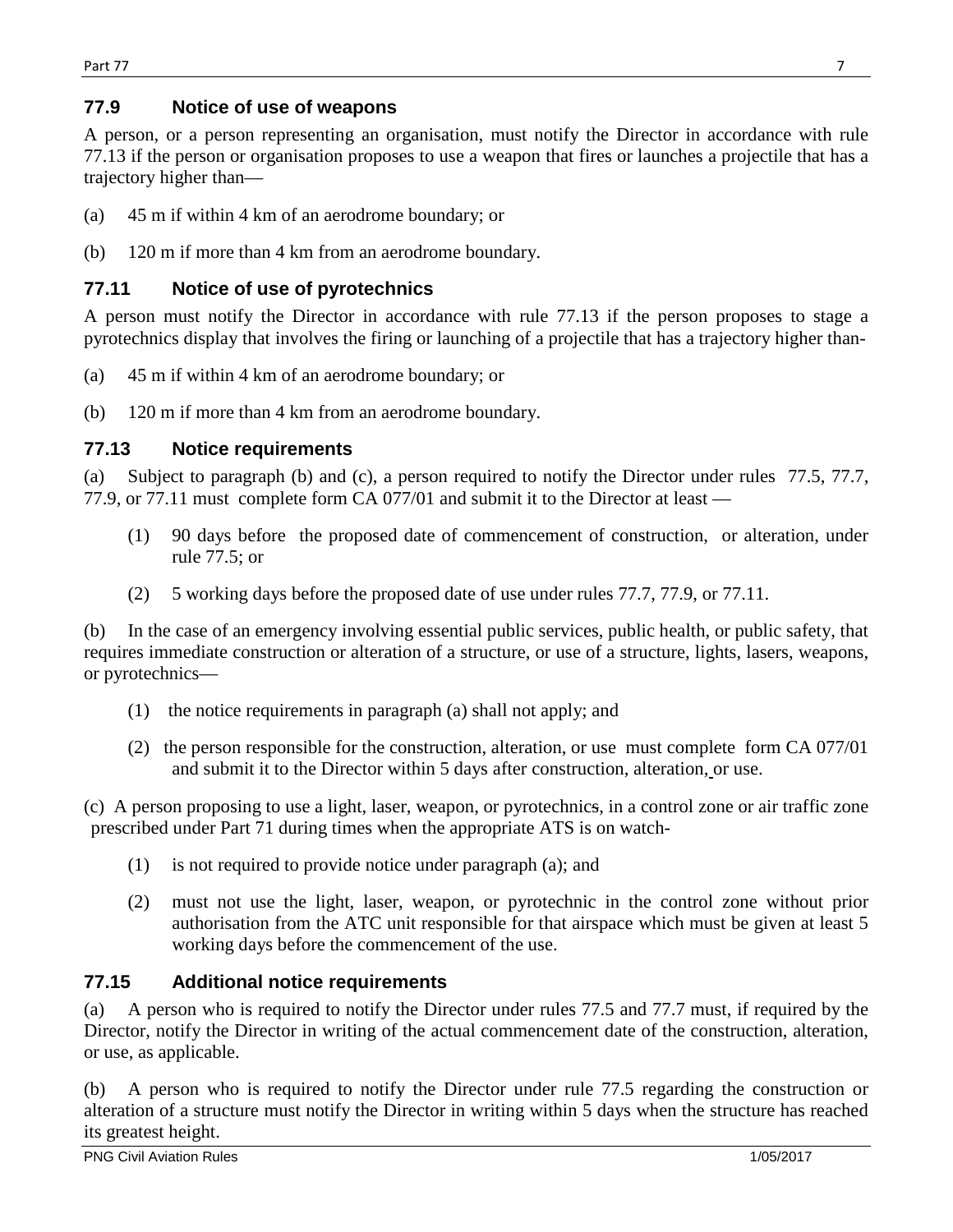(c) The notice required by paragraph (b), when the structure reaches its greatest height, must include a registered surveyor's determination of the height and position of the structure, and proof of compliance with any marking and lighting requirements imposed by the Director under rule 77.21(d).

A person who abandons a project to construct or alter a structure that is the subject of a notice under rule 77.5 must notify the Director in writing within 5 days after the project is abandoned.

(e) A person who dismantles a structure or is responsible for a structure that is destroyed must, if the structure met the criteria for notification under rule 77.5 notify the Director in writing of the dismantling or destruction of the structure within 5 days after the structure is dismantled or destroyed.

# <span id="page-7-0"></span>**77.17 Aeronautical study**

- (a) On receiving a notification under rules 77.5, 77.7, 77.9, or 77.11 the Director shall conduct an aeronautical study to determine whether the specific proposal, if executed, will constitute a hazard in navigable airspace.
- (b) In conducting the aeronautical study, the Director shall consult with such persons, industry representatives, representative groups, and organisations as the Director considers appropriate.

## <span id="page-7-1"></span>**77.19 Standards for determining hazards**

- (a) The Director must determine a structure to be a hazard in navigable airspace if it is 120 m or higher above ground level at its site.
- (b) The Director must determine the use of a structure to be a hazard in navigable airspace if the structure will or may discharge efflux at a velocity in excess of 4.3 m per second through the obstacle limitation surfaces applicable to an aerodrome.
- (c) The Director must determine the use of a structure to be a hazard in navigable airspace if the structure will or may discharge efflux at a velocity in excess of 4.3 m per second higher than 120 m above ground level.
- (d) The Director must determine the use of a light to be a hazard in navigable airspace if an analysis discloses that it will constitute a hazard in navigable airspace.
- (e) The Director must determine the use of a weapon to be a hazard in navigable airspace if an analysis discloses that it will constitute a hazard in navigable airspace.
- (f) The Director must determine the use of pyrotechnics to be a hazard in navigable airspace if an analysis discloses that it will constitute a hazard in navigable airspace.
- (g) The Director may determine, based on the circumstances of each proposal, a structure to be a hazard in navigable airspace if—

(1) it is located within an instrument flight procedures area that is specified in ICAO document 8168-OPS/611, including standard arrival routes, initial, intermediate, final, visual and missed approach segment areas, departure areas and standard instrument departure routes, and would result in —

(i) the vertical distance between any point on the structure and an established minimum instrument flight altitude within that area or segment being less than obstacle clearance required for the instrument flight; or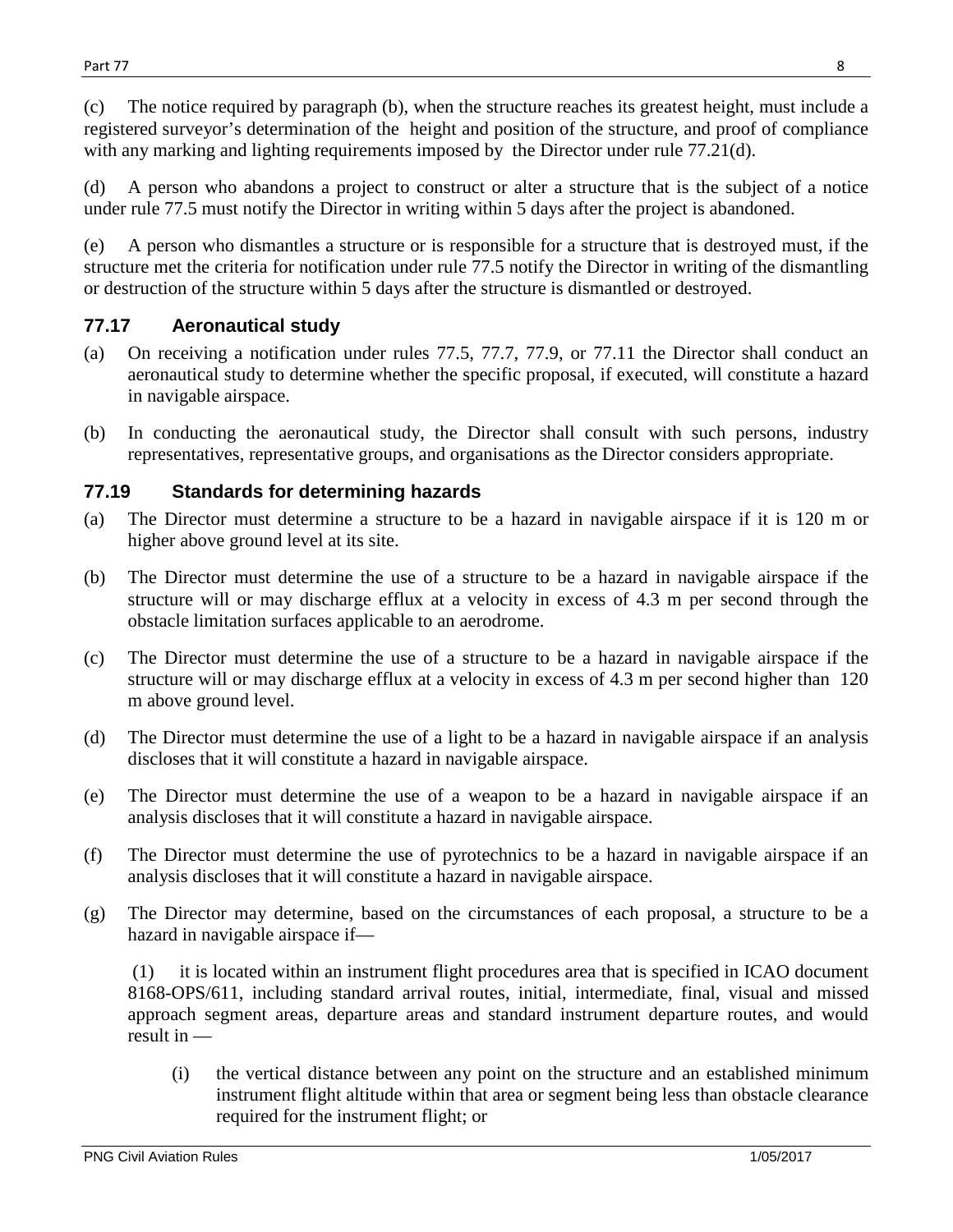- (iii) any other alteration to an instrument approach or departure procedure.
- (2) it is located within an IFR en-route obstacle clearance areal, including evaluated routes on PNG en-route and area charts but excluding charted routes as published in the PNGAIP and would necessitate an increase in an existing or planned minimum obstacle clearance altitude; or
- (3) it exceeds the general tree height by 18 m and is located in an area of low level aerial activity or other low flying activity, or in a low flying zone or low level route as prescribed in Part 71; or
- (4) it is in the vicinity of an aerodrome and protrudes through the obstacle limitation surfaces.

### <span id="page-8-0"></span>**77.21 Determinations**

- (a) The Director shall, within 28 working days of receiving any notification under rule 77.13(a) for construction, alteration, or use of a structure, make a determination as to whether the proposed construction, alteration, or use, if executed, will be a hazard in navigable airspace and shall advise the notifier and any other person the Director considers could be affected by the determination.
- (b) The Director shall, within 10 working days of receiving any notification under rule 77.13(a) for use of lights weapons, or pyrotechnics, make a determination as to whether the proposed use, if executed, will be a hazard in navigable airspace and shall advise the notifier and any other person the Director considers could be affected by the determination.
- (c) The Director shall, within 4 working days of receiving any notification under rule 77.13(c), make a determination as to whether the proposed use of lights weapons, or pyrotechnics, if executed, will be a hazard in navigable airspace and shall advise the notifier and any other person the Director considers could be affected by the determination.
- (d) The Director shall base each determination upon the aeronautical study findings and may—
	- (1) impose any conditions or limitations—
		- (i) for marking or lighting a structure as outlined in Appendix B; and
		- (ii) that ensure the hazard in navigable airspace is minimised; and
	- (2) specify additional notice requirements.

## <span id="page-8-1"></span>**77.23 Compliance**

Each person required by rules 77.5, 77.7, 77.9, or 77.11 to provide notice to the Director shall comply with any requirement, condition, or limitation imposed under rule 77.21(d).

## <span id="page-8-2"></span>**77.25 Determination effective dates and periods**

- (a) A determination regarding a proposed—
	- (1) construction, alteration, or use of a structure notified under rule 77.13(a) becomes final 28 days after the date the determination is made under rule 77.17(a), unless a petition for review is received by the Director in accordance with rule 77.27(b); and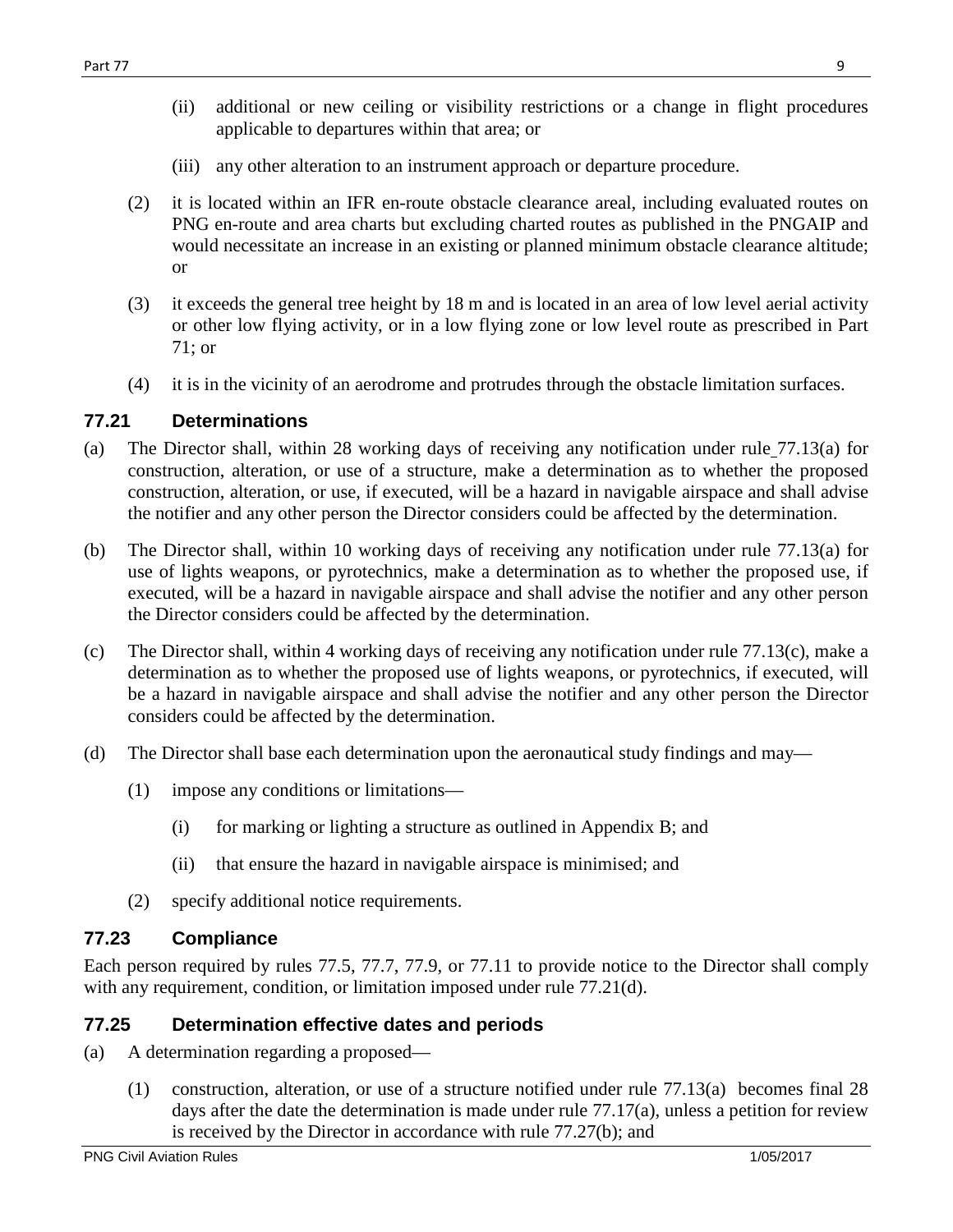- (2) use of lights weapons, or pyrotechnics notified under rule 77.13(a) becomes final 5 working days before the proposed date of use indicated to the Director on form CA 077/01, unless a petition for review is received by the Director in accordance with rule 77.27(b); and
- (3) use of lights, weapons, or pyrotechnics notified under rule 77.13(c) shall become final 4 days before the proposed date of use indicated to the Director on form CA 077/01, unless a petition for review is received by the Director in accordance with rule 77.27(b).
- (b) Unless reviewed or extended under rule77.29, a final determination of "no hazard in navigable airspace made" under this Part—
	- (1) in respect of construction, alteration, or use of a structure, expires 18 months after the determination becomes final, or on the date the proposed construction, alteration, or use is abandoned, whichever is earlier; and
	- (2) in respect of use of lights weapons, or pyrotechnics, expires upon completion of use as indicated to the Director on form CA 077/01, or on the date the proposed use is abandoned, whichever is earlier.
- (c) A determination of hazard that has become final—
	- (1) under rule  $77.25(a)(1)$  or rule  $77.27(f)(2)$ , regarding construction, alteration, or use of a structure, does not expire but may be revoked, in writing, by the Director; and
	- (2) under rule 77.25(a)(2) or rule 77.27(f)(2), regarding use of lights, laser, weapons, or pyrotechnics, expires upon completion of use as indicated on form CA 077/01 or the day after the date of use granted as extended by the Director.

## <span id="page-9-0"></span>**77.27 Petitions for review of determinations of hazard**

- (a) Each person proposing the construction or alteration of a structure, or use of a structure, lights, laser, weapons, or pyrotechnics, may petition the Director for a review of a determination of hazard made by the Director.
- (b) Each petition for a review of a determination shall be submitted in writing, to be received by the Director prior to a determination becoming final under rule 77.25(a), and shall—
	- (1) contain a full statement of the aeronautical basis upon which the petition is made; and
	- (2) present new information or facts not previously considered or discussed during the aeronautical study, including valid aeronautical reasons why the determination, revision, or extension made by the Director shall be reviewed; and
	- (3) identify and explain the basis of the petition, if the petition for a review is based upon an error in reasoning, interpretation of procedures, application of hazard standards, or assumptions of fact.
- (c) A determination shall not become final until any petition for review filed in accordance with paragraph (b) has been dealt with by the Director.
- (d) The Director shall examine each petition, submitted in accordance with paragraph (b), and decide whether a review will be granted.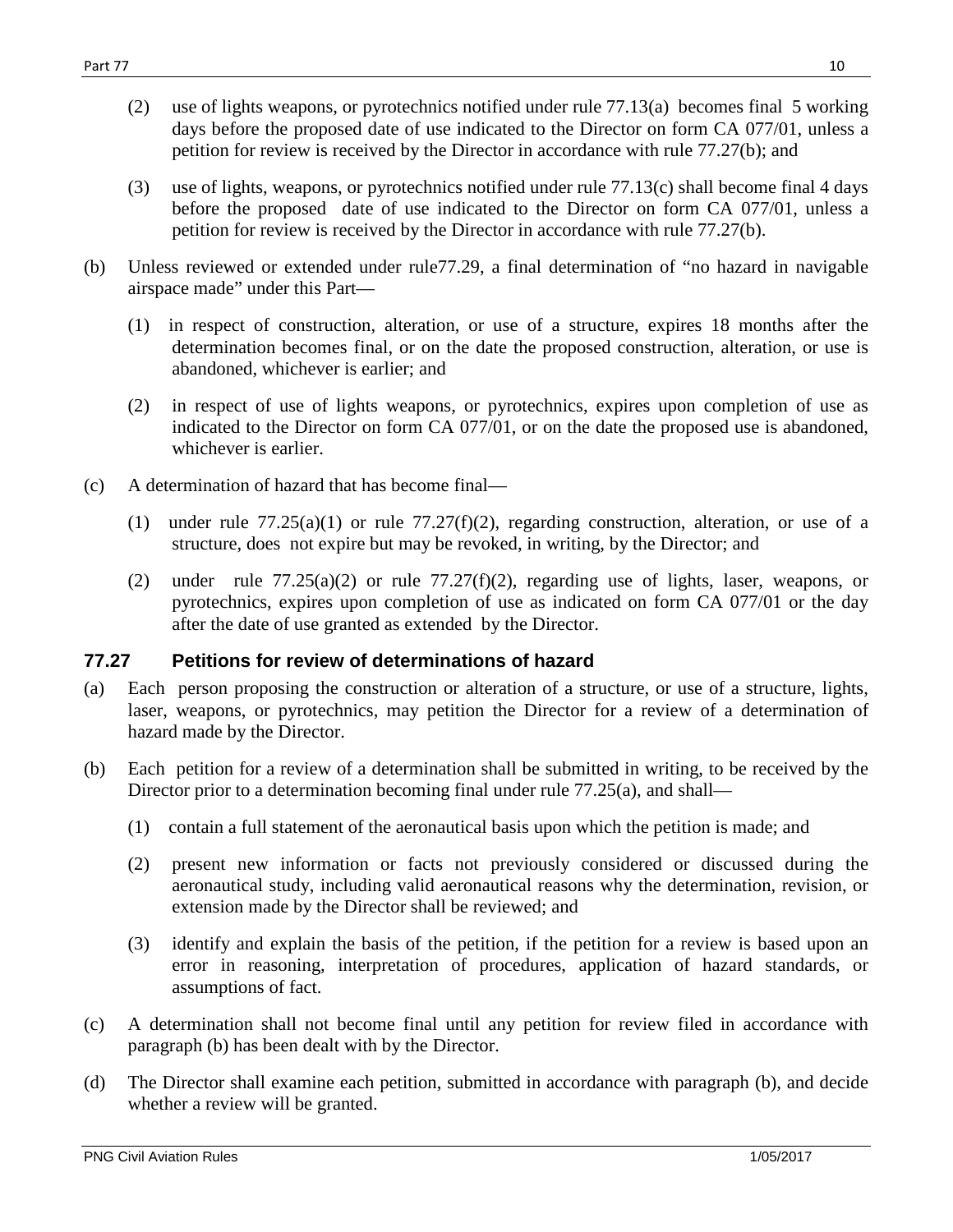- (e) If a review is granted the Director shall—
	- (1) inform the petitioner of the issues to be studied and reviewed if different to the issues presented in the petition or the determination; and
	- (2) take no longer to complete the review than was taken to make the determination under rule  $77.21(a)$ , (b), or (c) as applicable.
- (f) If the Director determines that a review is denied—
	- (1) the petitioner shall be notified of the basis for the decision; and
	- (2) the determination shall become final at the time the review is denied or as prescribed under rule 77.25(a), whichever is the later.

#### <span id="page-10-0"></span>**77.29 Petition for review or extension of determinations of no hazard**

- (a) Any person may petition the Director, in the case of a determination of "no hazard in navigable airspace" under this Part, to review the determination based on new facts that change the basis upon which it was made, or to extend the effective period of determination, if—
	- (1) where applicable, the proposed construction or alteration of a structure has not started by actual structural work, such as the laying of a foundation, but not including excavation; and
	- (2) the petition is submitted at least 30 days before the expiration date of the final determination of no hazard in navigable airspace.
- (b) The Director, having made the determination of "no hazard in navigable airspace", shall examine the petition presented and review the determination, or extend or affirm the original expiry date of the determination.
- <span id="page-10-1"></span>(c) A final determination of no hazard in navigable airspace expiring—
	- (1) under rule 77.25(b)(1) may be extended by the Director for periods of not more than six months at a time; and
	- (2) under rule 77.25(b)(2) may be extended by the Director for periods of not more than 14 days at a time.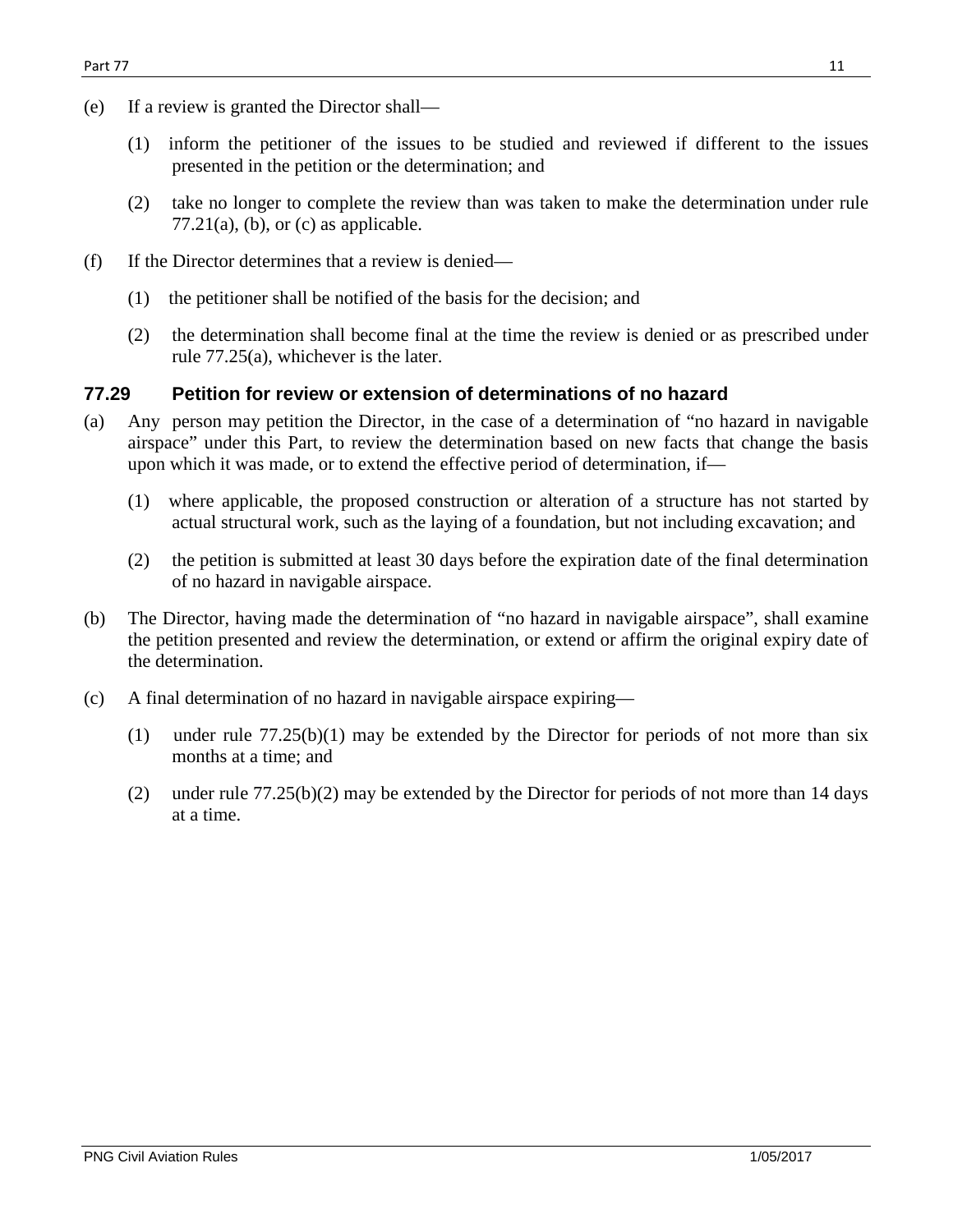

# **Appendix A — Obstacle Notification Surfaces**

**Figure A.1** – Aerodrome Notification Requirements.





# <span id="page-11-0"></span>**Appendix B — Visual Aids for Denoting Obstacles**

### <span id="page-11-1"></span>**B.1 Obstacles**

For the purpose of this Appendix the term obstacle is used to refer to those objects that the Director has determined to be a hazard under 77.21.

## <span id="page-11-2"></span>**B.2 Obstacles to be marked or lighted**

- (a) A fixed obstacle that extends above the obstacle limitation surfaces required by Part 139 shall be marked and, if the aerodrome is used at night, lighted, except that—
	- (1) the marking may be omitted when the obstacle is lighted by high-intensity obstacle lights by day; and
	- (2) the lighting may be omitted where the obstacle is a lighthouse and an aeronautical study indicates the lighthouse light to be sufficient; and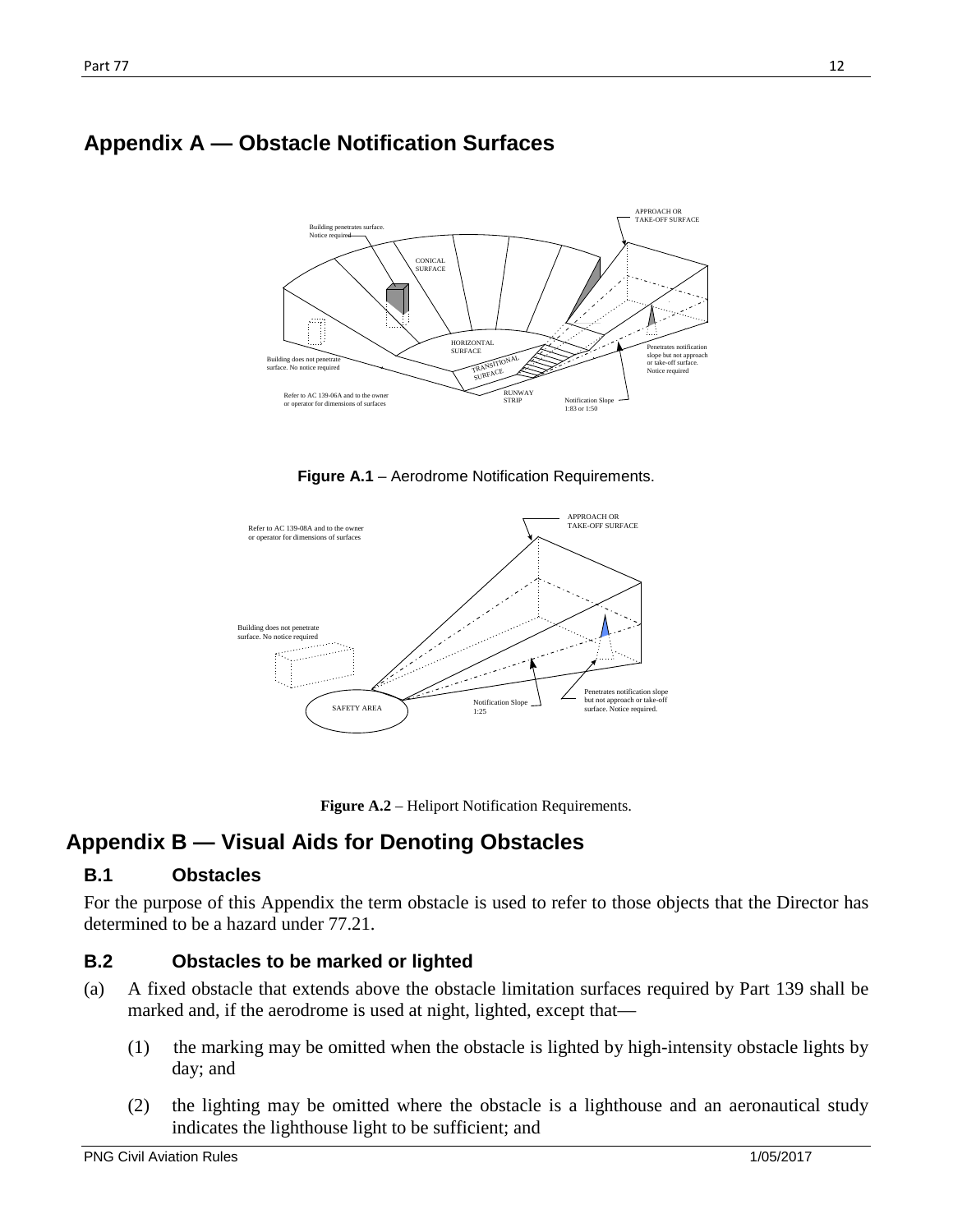- (i) the obstacle is shielded by another fixed obstacle already marked or lighted; or
- (ii) for a circuit extensively obstructed by immovable objects or terrain, procedures have been established to ensure safe vertical clearance below prescribed flight paths; or
- (iii) an aeronautical study shows the obstacle not to be of operational significance.
- (b) A fixed obstacle that meets or exceeds any of the standards for determining hazards under 77.19, not included in paragraph (a), shall be marked or lighted except that—
	- (1) the marking may be omitted when the obstacle is lighted by high-intensity obstacle lights by day; and
	- (2) the lighting may be omitted where the obstacle is a lighthouse and an aeronautical study indicates the lighthouse light to be sufficient; and
	- (3) the marking or lighting may be omitted when—
		- (i) the obstacle is shielded by another fixed obstacle already marked or lighted; or
		- (ii) an aeronautical study shows the obstacle not to be of operational significance.

### <span id="page-12-0"></span>**B.3 General**

All fixed obstacles to be marked shall be coloured, but if this is impracticable, markers or flags shall be displayed on or above them, except that obstacles that are sufficiently conspicuous by their shape, size, or colour need not be otherwise marked.

#### <span id="page-12-1"></span>**B.4 Use of colours**

- (a) An obstacle, if its projection on any vertical plane has both dimensions less than 1500 mm, shall be marked by a single conspicuous colour being orange or red, unless those colours merge with the background.
- (b) An obstacle, if it has essentially unbroken surfaces and its projection on any vertical plane equals or exceeds 4500 mm in both dimensions, shall be marked by—
	- (1) orange and white, or red and white, except where such colours merge with the background; and
	- (2) a chequered pattern of squares of not less than 1500 mm and not more than 3000 mm on a side, the corners being of the darker colour. See figure B.1.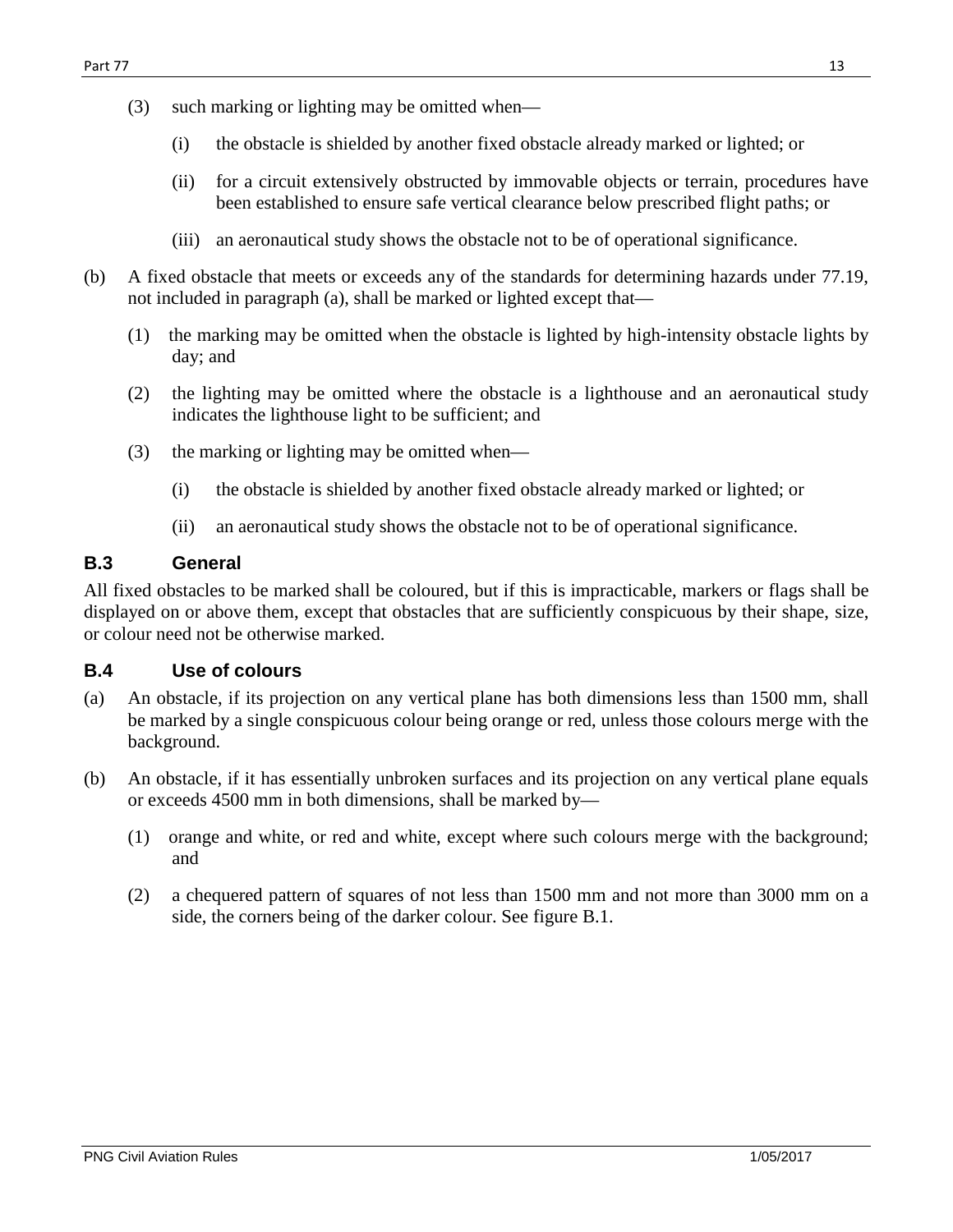



- (c) An obstacle shall be marked by alternating contrasting coloured bands if—
	- (1) it has essentially unbroken surfaces and has one dimension, horizontal or vertical, greater than 1500 mm, and the other dimension, horizontal or vertical, less than 4500 mm; or
	- (2) it is of skeletal type with either a vertical or a horizontal dimension greater than 1500 mm. See figure B.1.
- (d) The bands referred to in paragraph (c) shall—
	- (1) be perpendicular to the longest dimension; and
	- (2) have a width approximately one seventh of the longest dimension or 30 m, whichever is less; and
	- (3) be coloured orange and white unless those colours are not conspicuous when viewed against the background; and
	- (4) be so placed that the bands on the extremities of the obstacle are of the darker colour.
- (e) Table B.1 shows a formula for determining band widths to ensure an odd number of bands, thus permitting the extreme bands to be of the darker colour. Also see Figure B.1.

| <b>Longest dimension</b> |            |                   |
|--------------------------|------------|-------------------|
|                          |            |                   |
| <b>Greater than</b>      | <b>Not</b> | <b>Band width</b> |
|                          | exceeding  |                   |
|                          |            |                   |

#### **Table B.1** – Band Widths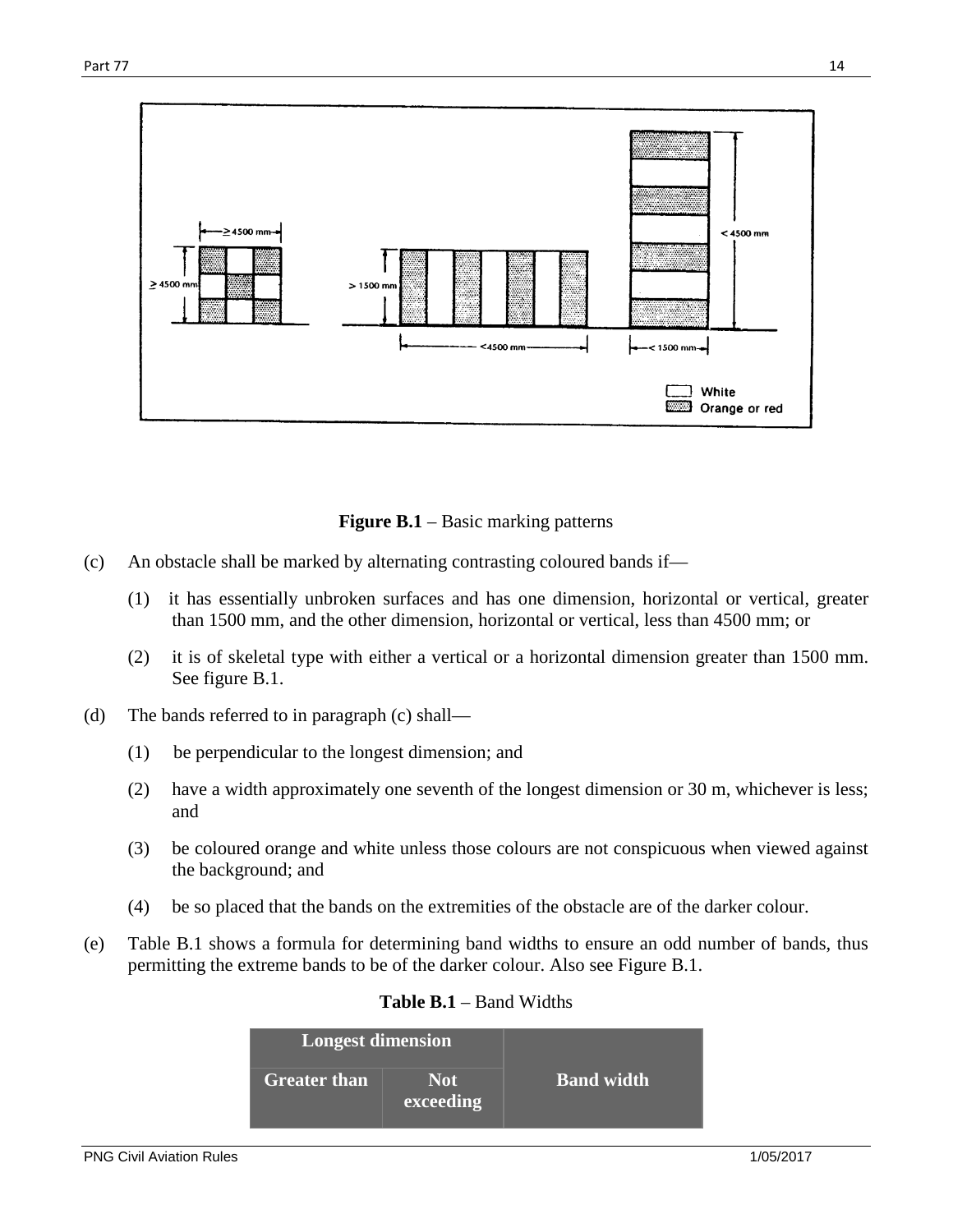| 1.5 <sub>m</sub> | 210 <sub>m</sub> | $1/7$ of longest<br>dimension  |
|------------------|------------------|--------------------------------|
| $210 \text{ m}$  | 270 m            | $1/9$ of longest<br>dimension  |
| 270 m            | 330 m            | $1/11$ of longest<br>dimension |
| 330 m            | 390 m            | $1/13$ of longest<br>dimension |
| 390 m            | 450 m            | $1/15$ of longest<br>dimension |
| 450 m            | 510 m            | $1/17$ of longest<br>dimension |
| 510 m            | 570 m            | $1/19$ of longest<br>dimension |
| 570 m            | 630 m            | $1/21$ of longest<br>dimension |

### <span id="page-14-0"></span>**B.5 Use of markers**

Markers displayed on or adjacent to obstacles shall—

- (1) be located in conspicuous positions so as to retain the general definition of the obstacle; and
- (2) be recognisable in all directions in which an aircraft is likely to approach the object, in clear weather, from a distance of at least—
	- (iii) 1000 m for an obstacle to be viewed from the air; and
	- (iv) 300 m for an obstacle to be viewed from the ground; and
- (3) have a distinctive shape to the extent necessary to ensure they are not mistaken for markers employed to convey other information; and
- (4) be such that the hazard presented by the obstacle they mark is not increased.

#### <span id="page-14-1"></span>**B.6 Use of flags**

- (a) Flags used to mark obstacles shall be—
	- (1) displayed around, on top of, or around the highest edge of, the object; and
	- (2) be such that the hazard presented by the obstacle they mark is not increased.
- (b) When flags are used to mark extensive obstacles or groups of closely spaced obstacles, they shall be displayed at least every 15 m.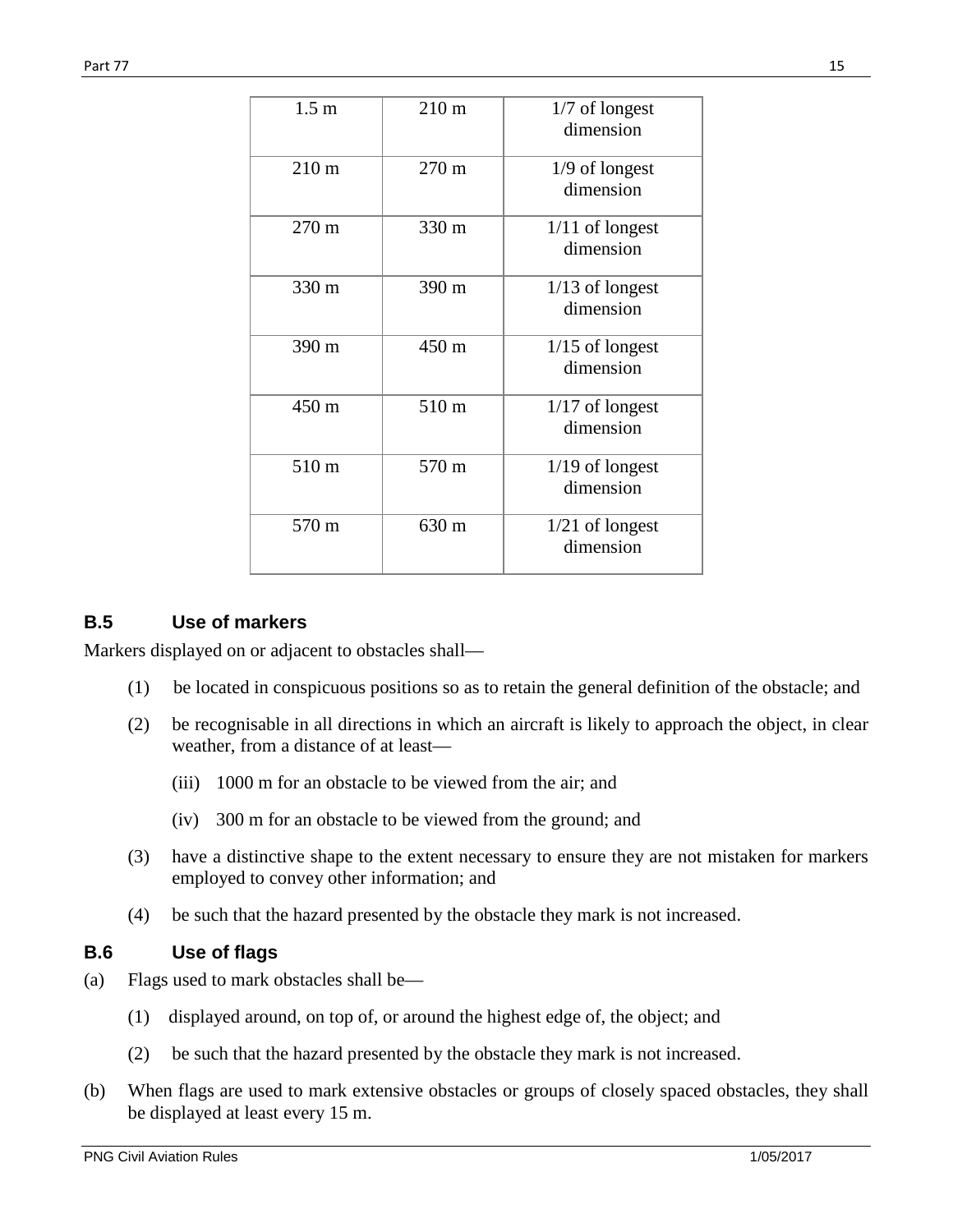- (c) Flags used to mark fixed obstacles shall—
	- (1) not be less than 600 mm by 600 mm; and
	- (2) be orange in colour or a combination of two triangular sections, one orange and the other white, or one red and the other white, except that where such colours merge with the background other conspicuous colours shall be used.
- (d) Flags used to mark mobile obstacles shall—
	- (1) not be less than 900 mm by 900 mm; and
	- (2) consist of a chequered pattern—
		- (i) each square having sides of not less than 300 mm; and
		- (ii) the colours of each square contrasting with each other and with the background against which they will be seen; and
		- (iii) coloured orange and white, or red and white, except where such colours merge with the background.

#### <span id="page-15-0"></span>**B.7 Use of obstacle lights**

- (a) Where an obstacle is required to be lighted, it shall be by low, medium, or high-intensity obstacle lights, or a combination of such lights.
- (b) Light intensity shall be such that the hazard presented by the obstacle they mark is not increased.
- (c) Where the use of low-intensity obstacle lights would be inadequate or an early special warning is required, then medium or high-intensity obstacle lights shall be used.
- (d) Medium-intensity obstacle lights shall be used, either alone or in combination with low-intensity obstacle lights, where the obstacle is extensive or its height is greater than 45 m.
- (e) High-intensity obstacle lights are intended for day use as well as night use.
- (f) High-intensity obstacle lights shall be used to indicate the presence of an obstacle, if its height exceeds 150 m; or

#### <span id="page-15-1"></span>**B.8 Location of obstacle lights**

- (a) Where lighting is required, at least one obstacle light shall be located at the top of the obstacle except in the case of a chimney type structure where the top lights shall be placed sufficiently below the top so as to minimise contamination by emissions.
- (b) Where the top of an obstacle is more than 45 m above the level of the surrounding ground, lights shall be provided at intermediate levels that—
	- (1) shall be spaced as equally as practicable between the top light and ground level; and
	- (2) if low-intensity or medium-intensity lights are used, are spaced no more than 45 m apart.
- (c) Where high-intensity obstacle lights are used on an obstacle the lights shall be spaced no more than 105 m apart.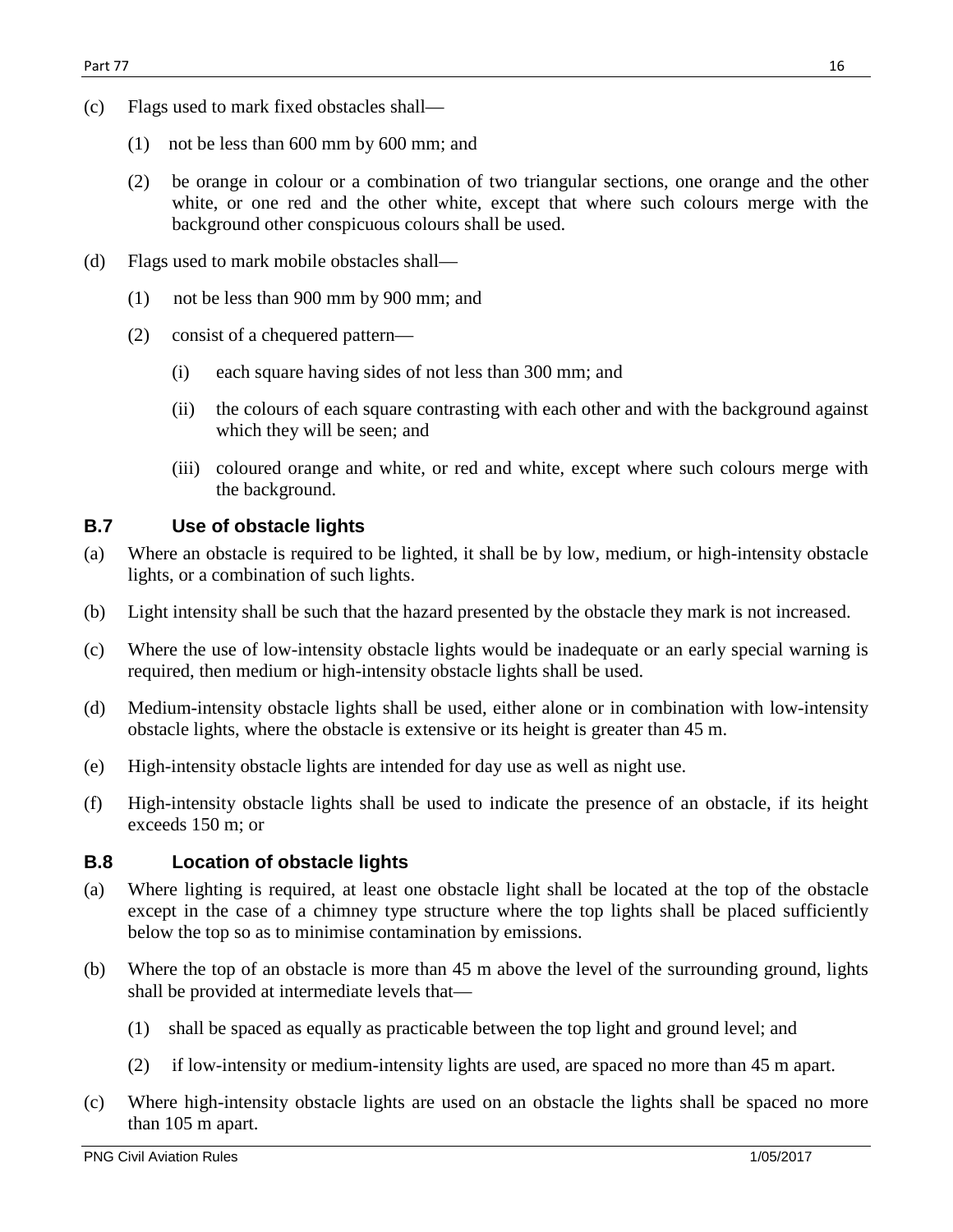- (d) The number and arrangement of lights at each level to be marked shall be such that the obstacle is marked from every angle in azimuth.
- (e) Where a light on an obstacle is shielded in any direction by another object, an additional or substitute light shall be provided on the obstacle in such a way as to retain its general definition.
- (f) The top light shall be placed—
	- (1) to indicate the points or edges of the obstacle that are highest in relation to the obstacle limitation surface; and
	- (2) to indicate the points or edges of the obstacle that are highest in relation to sea level; and
	- (3) in the case of a chimney type structure, between 1500 mm and 3000 mm below the top (See Figs B.2 and B.3); and
	- (4) in the case of a guyed tower or antenna that should have a high intensity obstacle light at the top but where it is impracticable to do so, at the highest practicable point, and a mediumintensity obstacle light showing white mounted on the top.
- (g) An extensive obstacle or a group of closely spaced obstacles shall—
	- (1) display top lights on the points or edges of the obstacles highest in relation to the obstacle limitation surface, so as to indicate the general definition and extent of the obstacles; and
	- (2) if two or more edges are of the same height, display lights on the edge nearest the landing area; and
	- (3) where low intensity lights are required, be spaced no more than 45 m apart; and
	- (4) where medium-intensity lights are required, be spaced no more than 90 m apart.

**Figure B.2** – Examples of marking and lighting of tall structures

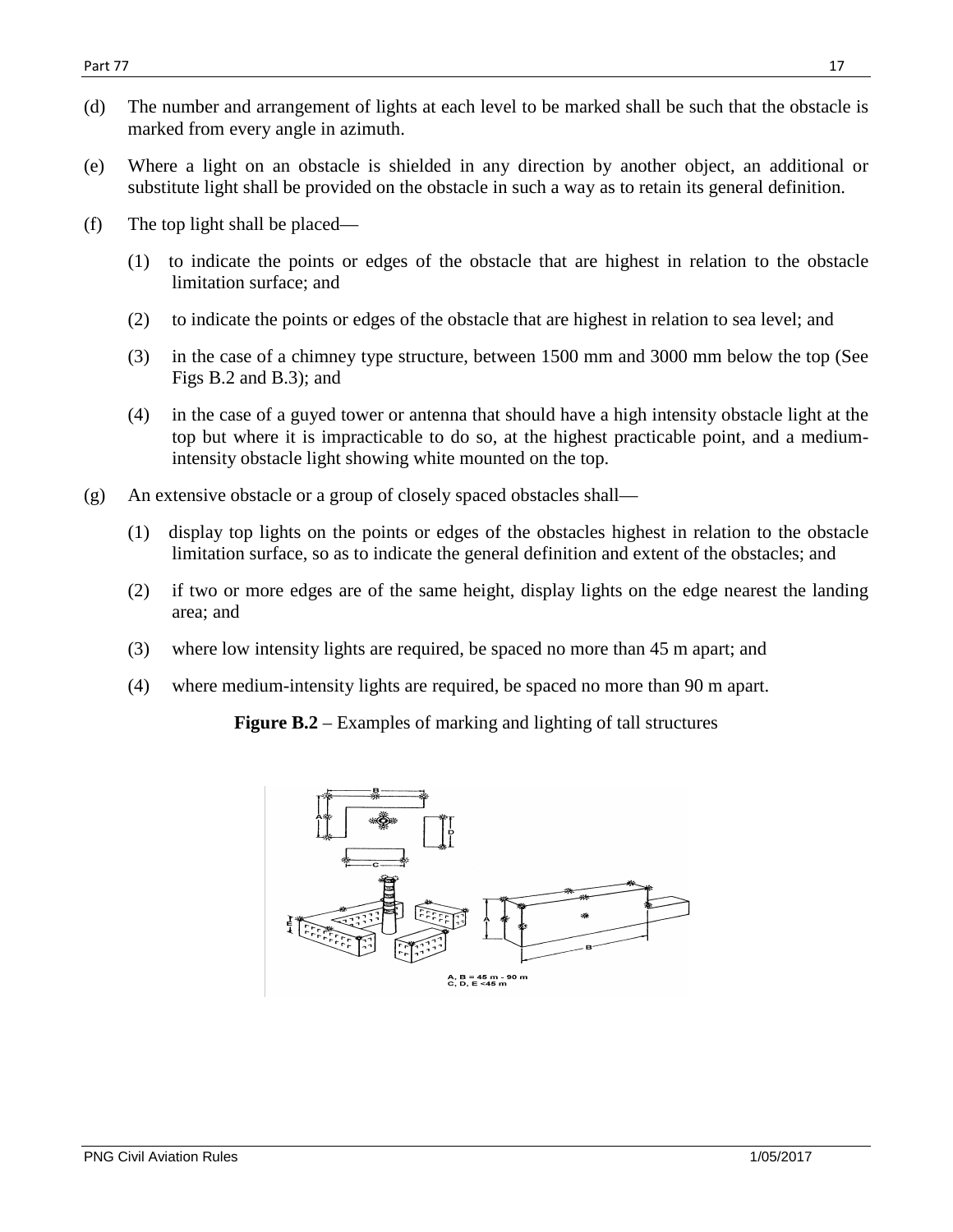

**Figure B.3** – Lighting of buildings

# <span id="page-17-0"></span>**B.9 Low-intensity obstacle light characteristics**

- (a) A low-intensity obstacle light on a fixed obstacle shall be a fixed red light having an intensity that is—
	- (1) conspicuous in the surroundings in which it is placed; and
	- (2) not less than 10 candela of red light.
- (b) A low intensity obstacle light on a mobile obstacle shall—
	- (1) be yellow or, if yellow is not suitable, red; and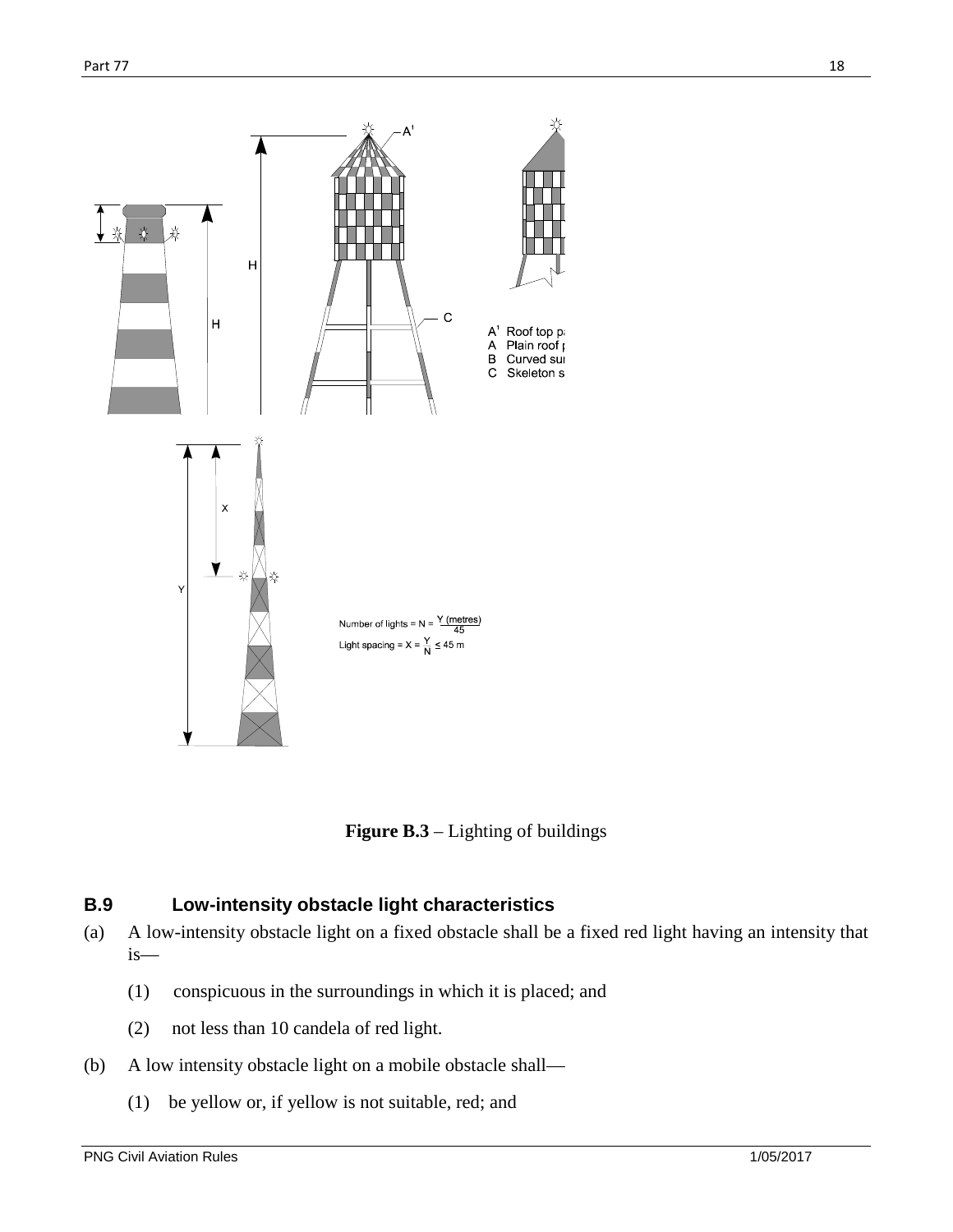- (2) flash at a frequency between 60 and 90 per minute; and
- (3) have an effective intensity not less than 40 cd of yellow or red light.

## <span id="page-18-0"></span>**B.10 Medium-intensity obstacle light characteristics**

A medium-intensity obstacle light shall—

- (1) be red except when used in conjunction with a high-intensity obstacle light, in which case it shall be white; and
- (2) flash at a frequency between 20 and 60 per minute; and
- (3) have an effective intensity of not less than 1600 cd of red light.

# <span id="page-18-1"></span>**B.11 High-intensity obstacle light characteristics**

A high-intensity obstacle light shall—

- (1) be white; and
- (2) flash simultaneously at a rate between 40 and 60 per minute; and
- (3) except when located on a tower supporting overhead lines, have an effective intensity that is variable and dependent on the background luminance as follows:

| <b>Background luminance</b>   | <b>Effective intensity</b> |
|-------------------------------|----------------------------|
| above $500 \text{ cd/m}^2$    | 200 000 cd minimum         |
| 50 to 500 cd/m <sup>2</sup>   | $20000 \text{ cd } + 25\%$ |
| less than $50 \text{ cd/m}^2$ | $2000 \text{ cd } + 25\%$  |

# <span id="page-18-2"></span>**Appendix C — Shielding**

- (a) An object that is determined by the Director to be a hazard in navigable airspace may not be required to be marked or lighted if the Director considers the object to be shielded.
- (b) An object that is a lower height than another object—
	- (1) already considered to be a hazard in navigable airspace; and

that is marked by standard obstacle marking or lighting— may be considered to be shielded by the other object.

- (c) An aeronautical study may be required to determine whether an object that penetrates an obstacle limitation surface is shielded.
- (d) A shielding object shall be permanent.
- (e) For the purposes of paragraph (c) an object may be classed as permanent only if, when taking the longest view possible, there is no prospect of removal being practicable, possible, or justifiable, regardless of how the pattern, type, or density of air operations might change.